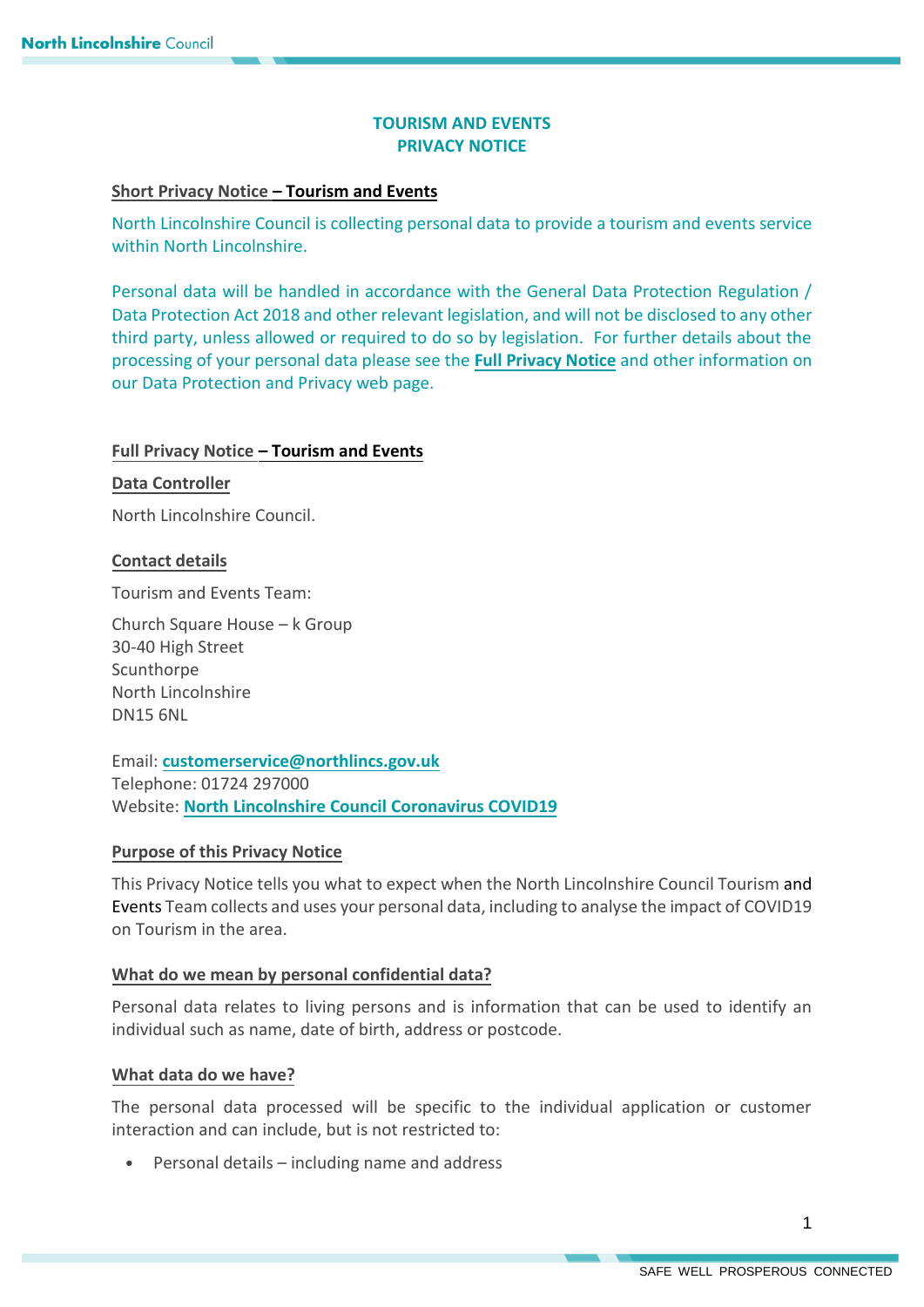- Sector information
- Tourism related interests

#### **What do we do with the data we have?**

We use the data to help us to:

- Promote North Lincolnshire as a tourism destination.
- Work with tourism partners to help grow the sector.
- Increase visitor numbers to North Lincolnshire.
- Delivery of and advice in relation to events in North Lincolnshire.

The personal data collected is being limited to what is proportionate and necessary.

#### **Who do we share your data with?**

We may share personal information with organisations, including:

- The Data Subject, business or their employees and customers.
- Law enforcement agencies and bodies
- Courts and tribunals
- Legal representatives
- Ombudsman and regulatory bodies.

#### **How do we get your personal data and why do we have it?**

We collect personal data in ways including:

- Via application form, email telephone or letter when joining initiatives, such as the North Lincolnshire Tourism Partnership or the North Lincolnshire Events Network Group.
- Survey Monkey or Microsoft Team Forms Surveys are sometimes used to gather information from tourism and event, businesses or visitors to the area.
- Customers and businesses during direct marketing where consent has been given or where it is accepted that the lawful basis of legitimate interests can be relied upon.

The lawful bases we are relying on to process personal data are:

- (a) To perform a task in the public interest  $-$  Article  $6(1)(e)$ :
- (b) For the performance of a contract Article  $6(1)(b)$  This covers the processing of personal data for contracts between the council and it's tourism businesses and customers.
- (c) Legitimate Interests Article  $6(1)(f)$  In relation to direct marketing
- (d) Consent Article 6(1)(a) In relation to direct marketing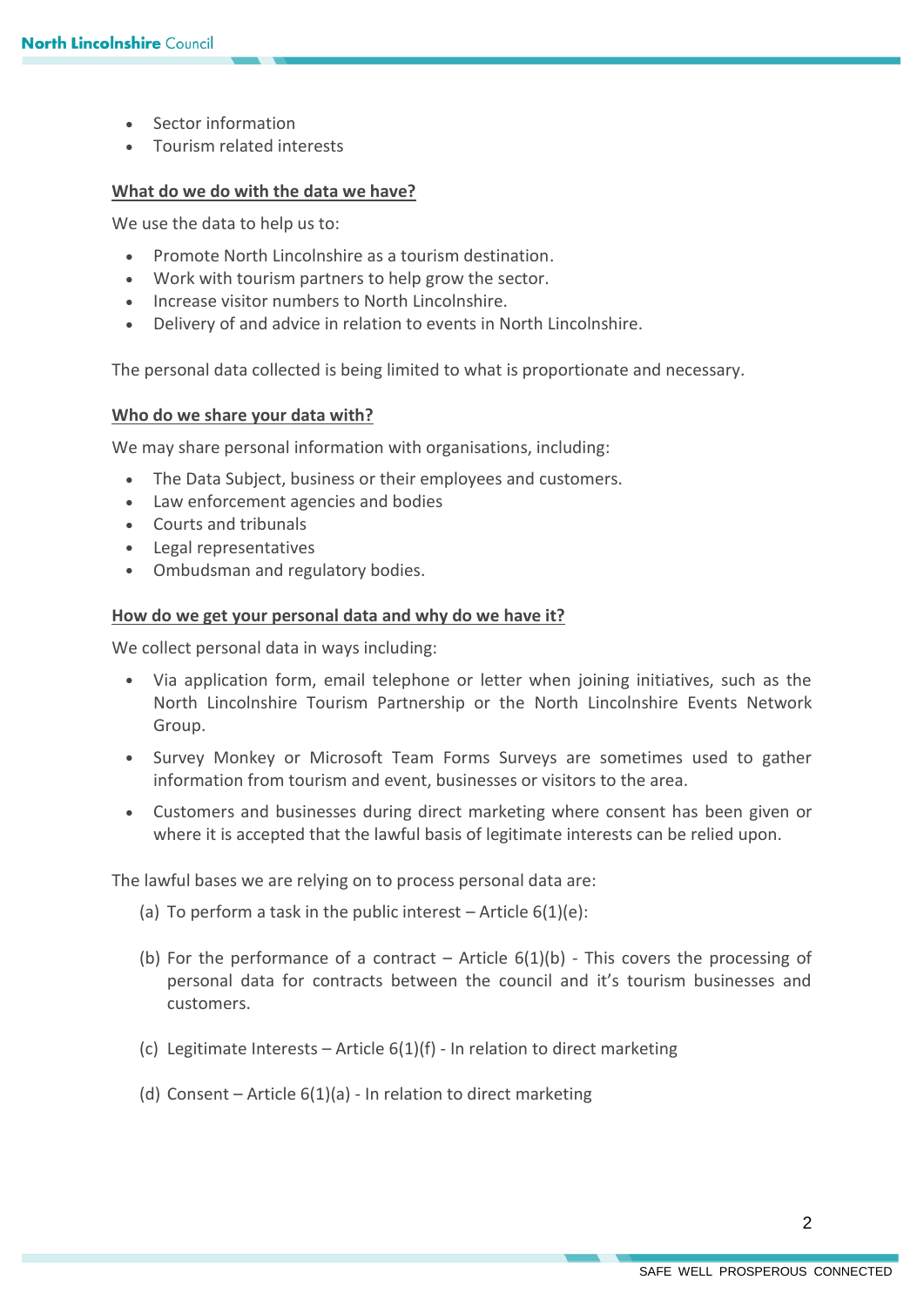Please note that we will not process your personal data for a purpose that is incompatible with the reason it was collected for unless this is allowed or required under Data Protection legislation.

#### **Can I withdraw my consent?**

Yes, where the processing is on the basis of consent.

#### **How do we store your information and for how long?**

 disciplinary procedures and receive appropriate training on confidentiality and other aspects of Information Governance. Our employees have contractual obligations of confidentiality, enforceable through

 We take organisational and technical measures to ensure the information we hold is secure – such as using secure locations, restricting access to authorised personnel and protecting personal and confidential information held electronically. We only exchange personal confidential information using secure methods, such as encrypted email.

 Your personal data is retained in accordance with national guidance and our legal obligations. In this instance we will generally retain your personal data for between 1 year and 10 years depending on the reason for processing. There may be times when we need to keep your data longer, such as when there is a business reason do to so and your personal data may be anonymised and kept for a longer period for statistical purposes.

#### **Your Data Protection Rights**

Under Data Protection law, you have rights including:

- **Your right of access -** to ask us for copies of your personal information.
- **Your right to rectification -** to ask us to rectify information you think is inaccurate. You also have the right to ask us to complete information you think is incomplete.
- **Your right to erasure -** to ask us to erase your personal information in certain circumstances.
- **Your right to restriction of processing -** to ask us to restrict the processing of your information in certain circumstances.
- **Your right to object to processing -** to object to the processing of your personal data in certain circumstances.
- **Your right to data portability -** to ask that we transfer the information you gave us to another organisation, or to you, in certain circumstances.

 You are not required to pay any charge for exercising your rights. If you make a request, we have one month to respond to you.

 Please contact us at **[customerservice@northlincs.gov.uk](mailto:customerservice@northlincs.gov.uk)**, 01724 297000 or North Lincolnshire Council, Church Square House, 30 – 40 High Street, Scunthorpe, DN 15 6NL if you wish to make a request.